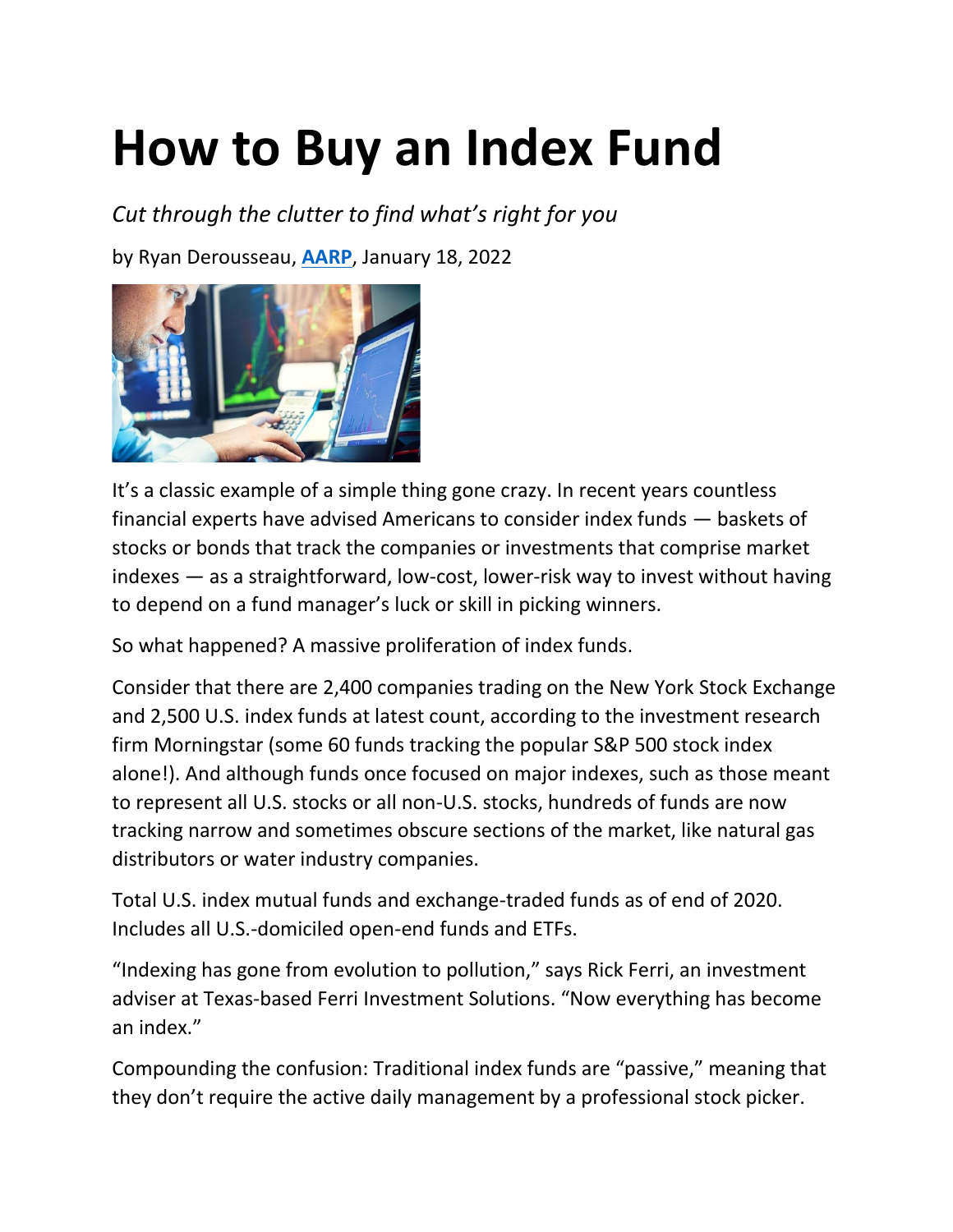("Passive" may sound weak, but it isn't; index funds have typically beaten the [investment performance](https://www.aarp.org/money/investing/info-2019/boring-is-better-strategy.html) of most professional money managers while generally charging lower prices.) But now pros blur the lines by devising indexes, then launching funds that track the indexes they have helped create. They are dressing active strategies in index-fund clothing.

Given so many options and so little clarity, how do you pick the right fund or funds?



#### DATA FROM MORNINGSTAR; ILLUSTRATION, NICOLAS RAPP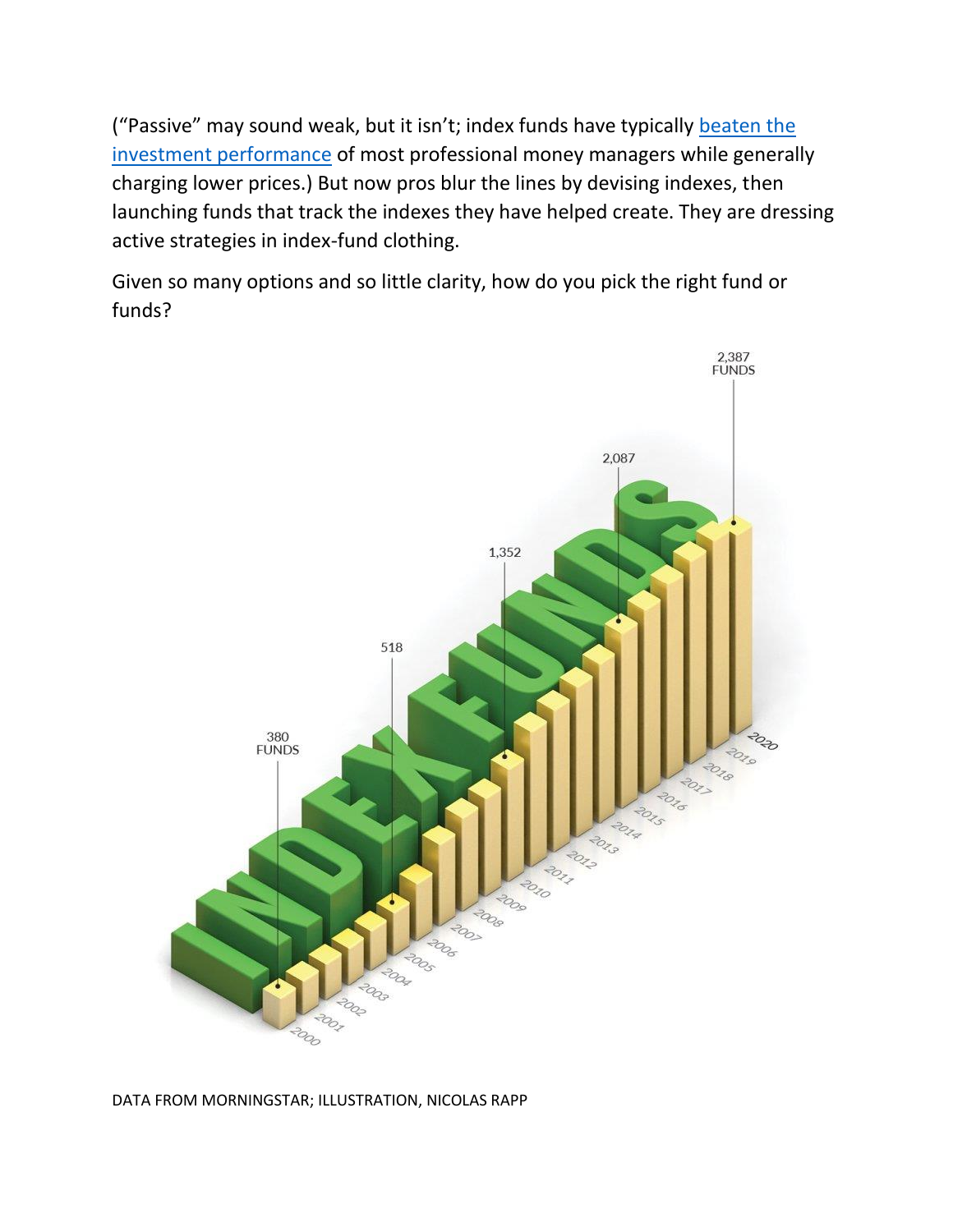## **Look for breadth**

Lower your investment risk by buying funds that represent broad slices of the market, not narrow ones. An S&P 500 index fund, for example, contains stock shares of 500 of the largest publicly traded companies in the U.S. Other stock indexes cast even wider nets: You can buy a total U.S. stock market index fund, which gives you exposure to companies both big and small in a variety of industries, or even a total world stock market fund.

The narrower the index, the greater your risk. A fund that tracks only one industry or corner of the world can get walloped by a tiny bit of bad news that leaves the broader market unscathed.

#### **Minimize fees**

Two funds tracking the same index can charge you far different amounts, costing you thousands of dollars over time. "Get the one with the lowest cost," says Stephen Craffen, a senior planner at Atlas Fiduciary Financial in Oakland, New Jersey. Specifically, look for no-load funds, which don't charge a percentage of your upfront investment. Then select one that has a low expense ratio, which includes management fees and other costs of running the fund; you can readily find it on a fund's website or on any site with fund quotes.

The fine print matters. Last fall, for example, one S&P 500 index fund had an expense ratio of 0.02 percent, while another fund tracking the same index charged a much higher 1.65 percent. Imagine that you put \$10,000 into each fund and the S&P returns 7 percent annually. Twenty years from now, you'd have \$38,550 in the inexpensive fund but only \$28,360 in the expensive one  $-$  a shortfall of more than \$10,000.

#### **Be tax-smart**

Funds based on a particular index are often sold in two different forms, each with the same lineup of shares: a mutual fund and an exchange-traded fund (ETF). If you're buying inside a tax-sheltered account like a  $401(k)$  or an IRA, either is fine. But if you're using a regular taxable account, buy the ETF, Craffen advises. Why? A mutual fund could expose you to capital gains taxes every year, even if you don't